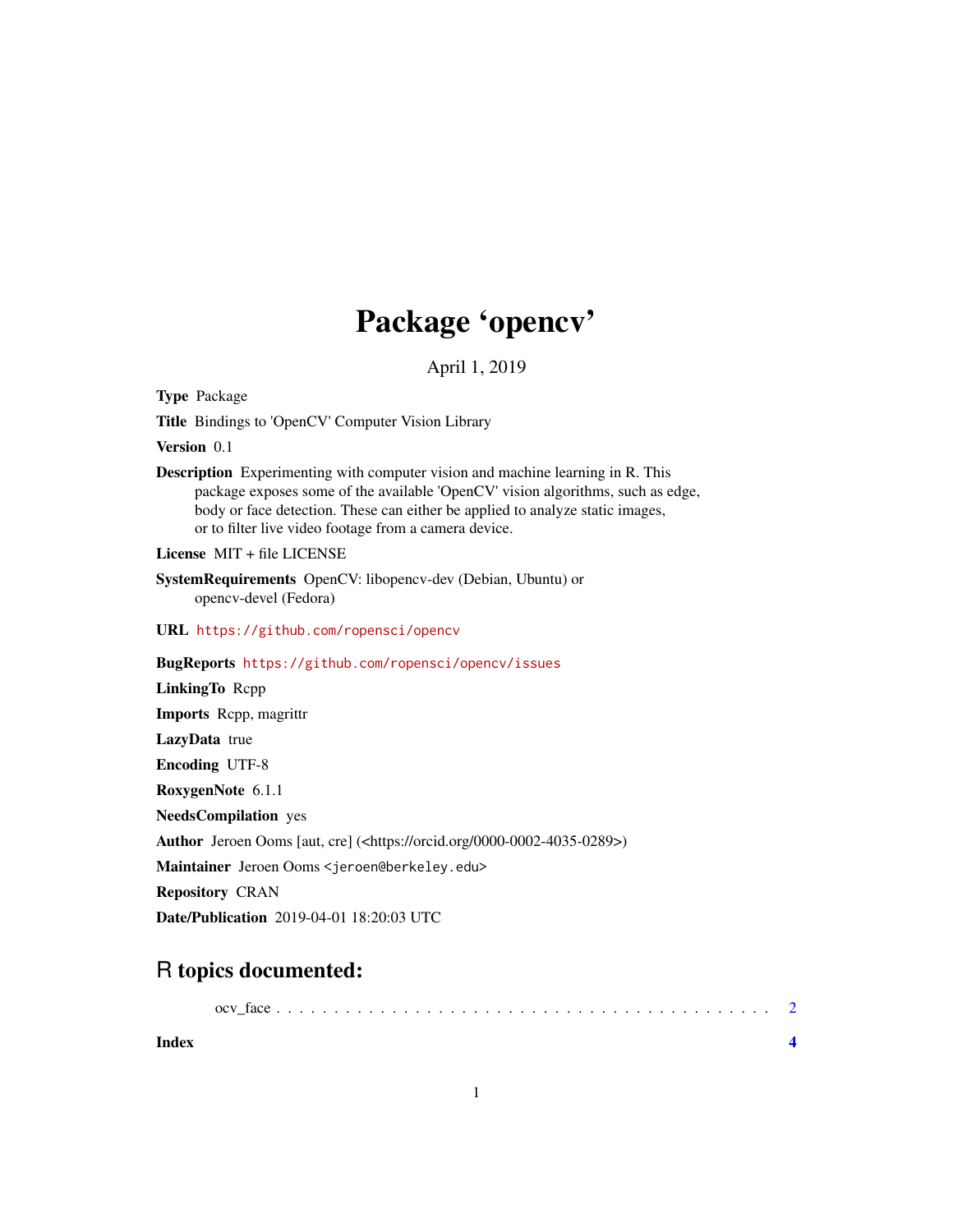<span id="page-1-0"></span>

#### <span id="page-1-1"></span>Description

Tools to experiment with computer vision algorithms. Use [ocv\\_read](#page-1-1) and [ocv\\_write](#page-1-1) to load/save images on disk, or use [ocv\\_picture](#page-1-1) / [ocv\\_video](#page-1-1) to use your webcam. In RSudio IDE the image objects will automatically be displayed in the viewer pane.

#### Usage

```
ocv_face(image)
ocv_facemask(image)
ocv_read(path)
ocv_write(image, path)
ocv_bitmap(image)
ocv_edges(image)
ocv_picture()
ocv\_resize(image, width = 0, height = 0)ocv_mog2(image)
ocv_knn(image)
ocv_hog(image)
ocv_blur(image, ksize = 5)
ocv_sketch(image, color = TRUE)
ocv_stylize(image)
ocv_markers(image)
ocv_info(image)
ocv_copyto(image, target, mask)
ocv_display(image)
```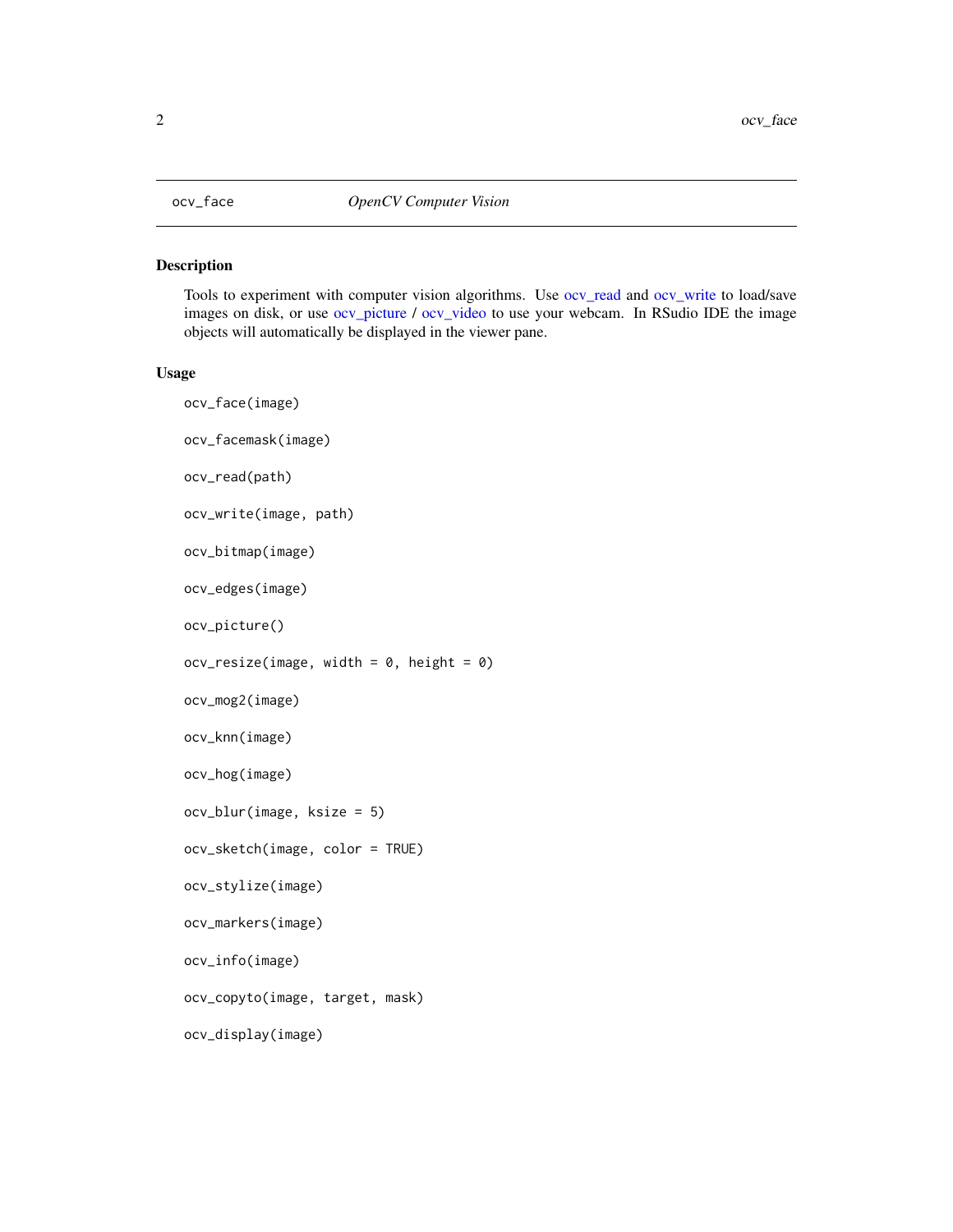#### ocv\_face 3

ocv\_video(filter)

#### Arguments

| image  | a ocv image object                                  |
|--------|-----------------------------------------------------|
| path   | image file such as png or jpeg                      |
| width  | output width in pixels                              |
| height | output height in pixels                             |
| ksize  | size of blurring matrix                             |
| color  | true or false                                       |
| target | the output image                                    |
| mask   | only copy pixels from the mask                      |
| filter | an R function that takes and returns an opecy image |

#### Examples

# Silly example mona <- ocv\_read('https://jeroen.github.io/images/monalisa.jpg')

# Edge detection ocv\_edges(mona) ocv\_markers(mona)

# Find face faces <- ocv\_face(mona)

# To show locations of faces #facemask <- ocv\_facemask(mona) #attr(facemask, 'faces')